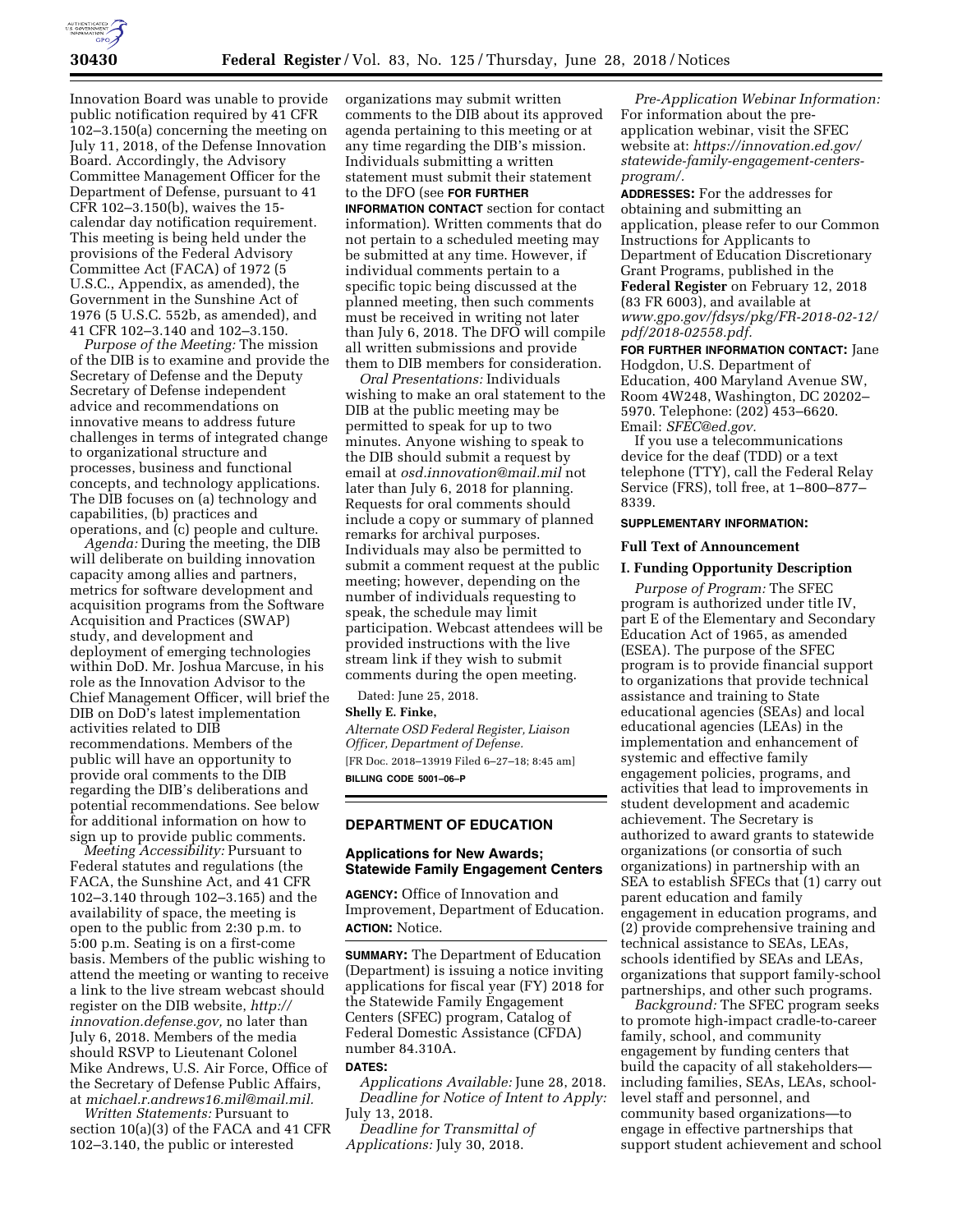improvement and increase the number of high-quality educational options available to families.

Family, school, and community engagement must be viewed as a shared responsibility among all parties, in order to be effective. The engagement should be continuous from birth to young adulthood and should take place wherever children learn—at home, in school, and in their community.

The Department's Dual Capacity-Building Framework for Family-School Partnerships<sup>1</sup> identifies several key conditions essential to the design of effective, high-impact activities and initiatives for building the capacity of families, SEAs, LEAs, and school staff to partner in ways that support student achievement and school improvement. These conditions highlight the fact that effective, high-impact activities are purposefully designed and linked to school and LEA achievement goals (*e.g.,*  school readiness, student achievement, and school improvement).

The capacity building initiatives should be embedded into the support structures and processes at the SEA and LEA levels, including training, professional development, teaching and learning, curriculum, and community collaboration. These initiatives should also operate with adequate resources, including public-private partnerships, to ensure meaningful and effective strategies that have the power to impact student learning and achievement. Building on years of research and lessons learned from programs such as Parent Information Centers,<sup>2</sup> the highimpact family engagement envisioned in SFEC requires a focus on State and local policy, as well as initiatives designed to promote parental involvement (as defined in this notice) and other direct support for parents, families, and the organizations that serve them.

In this year's SFEC competition, the Department also seeks to build an evidence base for the program by providing incentives to applicants that propose: (1) Projects that are supported by evidence and (2) robust evaluations. Such projects would, if wellimplemented, yield promising evidence (as defined in this notice). To this end, we include a competitive preference priority encouraging projects that are based on evidence, with a specific interest in providing families with evidence-based strategies for promoting

literacy, an application requirement that requires applicants to submit a logic model as part of their applications, and a selection criterion that encourages applicants to further explain the conceptual framework outlined in the logic model. In addition, through our competitive preference priorities, we seek applications that propose to support families in making informed decisions about educational opportunities that will meet the unique needs of each student.

*Priorities:* This notice contains two competitive preference priorities. Under section 437(d)(1) of the General Education Provisions Act (GEPA), we are establishing Competitive Preference Priorities 1(a) and 2. Competitive Preference Priority 1(b) is from the Secretary's Final Supplemental Priorities and Definitions for Discretionary Grant Programs (Supplemental Priorities), published in the **Federal Register** on March 2, 2018 (83 FR 9096).

*Competitive Preference Priorities:* For FY 2018 and any subsequent year in which we make awards from the list of unfunded applications from this competition, these priorities are competitive preference priorities. Under 34 CFR 75.105(c)(2)(i), we award an additional three points to an application that meets either Competitive Preference Priority 1(a) or Competitive Preference Priority 1(b), and we award up to an additional three points to an application depending on how well the application meets Competitive Preference Priority 2, for a maximum of six additional points under these priorities. The total possible points for each competitive preference priority are noted in parentheses.

These priorities are:

*Competitive Preference Priority 1 (0 or 3 points).* 

The Secretary gives priority to projects that are designed to—

(a) Create SFECs that will provide direct services to parents and families through evidence-based (as defined in this notice) activities.

(b) Provide families with evidencebased (as defined in this notice) strategies for promoting literacy. This may include providing families with access to books or other physical or digital materials or content about how to support their child's reading development, or providing family literacy activities (as defined in section 203(9) of the Workforce Innovation and Opportunity Act).

**Note:** An application will not receive points for both (a) and (b) under Competitive Preference Priority 1.

*Competitive Preference Priority 2 (up to 3 points).* 

The Secretary gives priority to projects that are designed to provide families with the information and tools they need to make important decisions regarding the educational choice (as defined in this notice) that is most appropriate for their children.

*Application Requirements:* The following requirements (a) (b), and (d)– (g) are from section 4503 of the ESEA. Under section 437(d)(1) of GEPA, we are establishing application requirements (c), (h), (i), and (j). For FY 2018, and any subsequent year in which we make awards from the list of unfunded applications from this competition, the following application requirements apply. In order to receive funding, an applicant must include the following in its application:

(a) A description of the applicant's approach to family engagement in education.

(b) A description of how the SEA and any partner organization will support the SFEC that will be operated by the applicant including a description of the SEA's and any partner organization's commitment of such support.

(c) A description of the applicant's plan for building a statewide infrastructure for family engagement in education, that includes—

(1) Management and governance; (2) Statewide leadership, including the development and implementation, in partnership with the SEA(s), of statewide family engagement in education policy and systemic initiatives that will provide for a continuum of services to remove barriers for family engagement in education and support school reform efforts as well as parental involvement policies under the ESEA; and

(3) Systemic services for family engagement in education, including assistance for effective participation by parents in their children's education in order to help their children meet challenging State academic standards, such as by assisting parents—

(i) To engage in activities that will improve student academic achievement, including understanding how parents can support learning in the classroom with activities at home and in afterschool and extracurricular programs;

(ii) To communicate effectively with their children, teachers, school leaders, counselors, administrators, and other school personnel;

(iii) To become active participants in the development, implementation, and review of school-parent compacts, family engagement in education

<sup>1</sup>*See: [www2.ed.gov/documents/family](http://www2.ed.gov/documents/family-community/partners-education.pdf)[community/partners-education.pdf.](http://www2.ed.gov/documents/family-community/partners-education.pdf)* 

<sup>2</sup>Parent Information Centers program is one of the primary vehicles under the Individuals with Disabilities Education Act (IDEA) for providing information and training to parents of children with disabilities.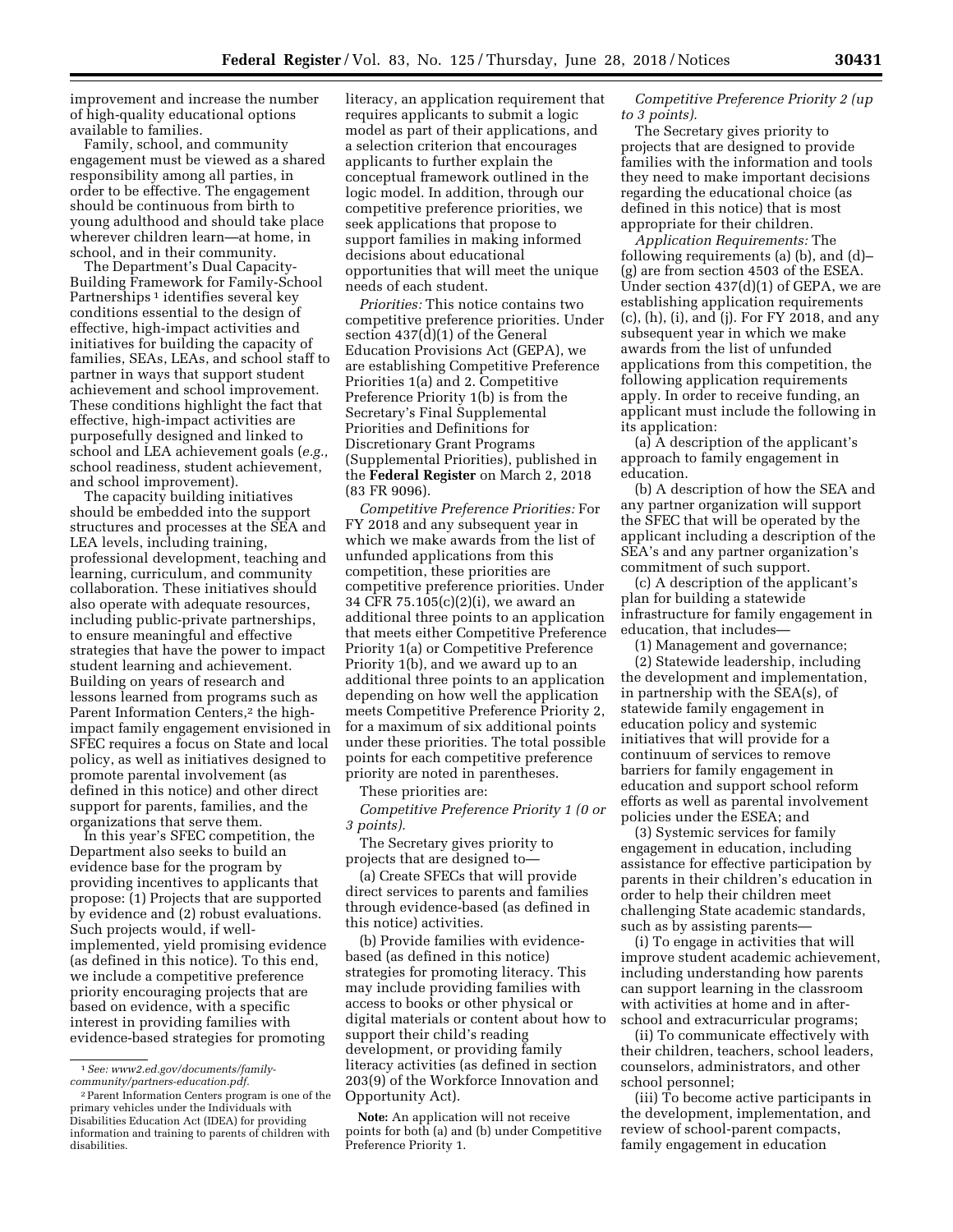policies, and school planning and improvement;

(iv) To participate in the design and provision of assistance to students who are not making academic progress;

(v) To participate in State and local decision making;

(vi) To train other parents; and

(vii) In learning and using technology applied in their children's education;

(d) A description of the applicant's demonstrated experience in providing training, information, and support, to SEAs, LEAs, schools, educators, parents, and organizations on family engagement in education policies and practices that are effective for parents (including lowincome parents) and families, parents of English learners, minorities, students with disabilities, homeless children and youth, children and youth in foster care, and migrant students, including evaluation results, reporting, or other data exhibiting such demonstrated experience.

(e) A description of the steps the applicant will take to target services to low-income students and parents.

(f) An assurance that the applicant will

(1) Establish a special advisory committee, the membership of which includes—

(i) Parents, who shall constitute a majority of the members of the special advisory committee;

(ii) Representatives of education professionals with expertise in improving services for disadvantaged children;

(iii) Representatives of local elementary schools and secondary schools, including students;

(iv) Representatives of the business community; and

(v) Representatives of SEAs and LEAs;

(2) Use not less than 65 percent of the funds received under this part in each fiscal year to serve LEAs, schools, and community-based organizations that serve high concentrations of disadvantaged students, including students who are English language learners, minorities, students with disabilities, homeless children and youth, children and youth in foster care, and migrant students;

(3) Operate a SFEC of sufficient size, scope, and quality to ensure that the center is adequate to serve the SEA, LEAs, and community-based organizations;

(4) Ensure that the SFEC will retain staff with the requisite training and experience to serve parents in the State;

(5) Serve urban, suburban, and rural LEAs and schools;

(6) Work with—

(i) Other SFECs assisted under this part; and

(ii) Parent training and information centers and community parent resource centers assisted under sections 671 and 672 of the Individuals with Disabilities Education Act (20 U.S.C. 1471; 1472); and

(7) Use not less than 30 percent of the funds received under this competition for each fiscal year to establish or expand technical assistance for evidence-based (as defined in this notice) parent education programs;

(8) Provide assistance to SEAs, LEAs, and community-based organizations that support family members in supporting student achievement;

(9) Work with SEAs, LEAs, schools, educators, and parents to determine parental needs and the best means for delivery of services to address such needs;

(10) Conduct sufficient outreach to assist parents, including parents who the applicant may have a difficult time engaging with a school or LEA; and

(11) Conduct outreach to low-income students and parents, including lowincome students and parents who are not proficient in English.

(g) An assurance that the applicant will conduct training programs in the community to improve adult literacy, including financial literacy.

(h) A description of how the applicant will meet program requirement (a) to obtain a non-Federal matching contribution in each fiscal year after the first fiscal year in which the project is funded.

(i) A preliminary memorandum of understanding (MOU), signed by each organization or agency with which it would partner in implementing the proposed SFEC, including the partner SEA(s), which details each partner's financial, programmatic, and long-term commitment with respect to the strategies described in the application.

(j) A logic model that identifies the key project components, explains how the key project components will lead to relevant outcomes, and informs the applicant's performance measures and project evaluation design.

*Program Requirements:* Program requirement (b) is from section 4504 of the ESEA. In addition, under section  $437(d)(1)$  of the GEPA, we are establishing program requirements for a final MOU and that no SEA may partner with more than one SFEC grantee. We also are establishing a requirement for a minimum match. We note that section 4502(c) of the ESEA already requires grantees to obtain matching funds after the first year of the grant; in this notice we are establishing the specific minimum percentage of non-Federal contributions, which may be in cash or

in-kind, that each grantee must secure in years two through five of the grant. For FY 2018 and any subsequent year in which we make awards from the list of unfunded applications from this competition, the following program requirements apply.

(a) *Matching funds for grant renewal.*  Each grantee must contribute non-Federal matching funds or in-kind donations equal to at least 15 percent of its SFEC grant award in project years two through five.

(b) *Uses of funds.* 

Each grantee shall use the grant funds, based on the needs determined under Application Requirement (f)(9), to provide training and technical assistance to SEAs, LEAs, and organizations that support family-school partnerships; and activities, services, and training for LEAs, school leaders, educators, and parents—

(1) To assist parents in participating effectively in their children's education and to help their children meet challenging State academic standards, such as by assisting parents—

(i) To engage in activities that will improve student academic achievement, including understanding how parents can support learning in the classroom with activities at home and in afterschool and extracurricular programs;

(ii) To communicate effectively with their children, teachers, school leaders, counselors, administrators, and other school personnel;

(iii) To become active participants in the development, implementation, and review of school-parent compacts, family engagement in education policies, and school planning and improvement;

(iv) To participate in the design and provision of assistance to students who are not making academic progress;

(v) To participate in State and local decision making;

(vi) To train other parents; and (vii) In learning and using technology applied in their children's education;

(2) To develop and implement, in partnership with the SEA, statewide family engagement in education policy and systemic initiatives that will provide a continuum of services to remove barriers for family engagement in education and support school reform efforts; and

(3) To develop and implement parental involvement policies under the ESEA.

(c) *Final MOU.* 

Within the first 12 months of the project, each grantee must submit a final MOU, signed by each organization or agency with which it is partnering to implement the SFEC, including the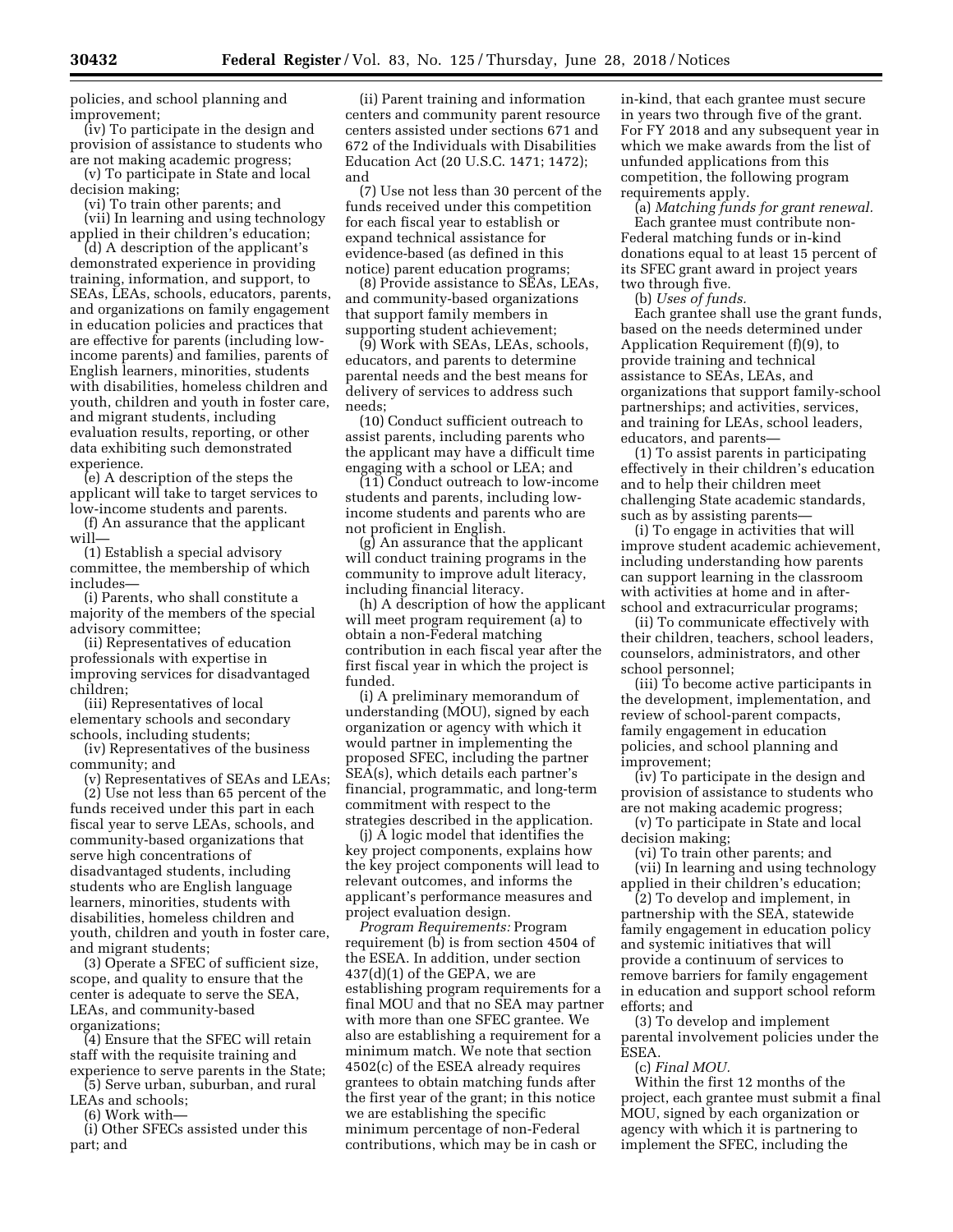partner SEA(s), that details each partner's financial, programmatic, and long-term commitment.

(d) *SEA partnership.* 

While each SFEC grantee must partner with at least one SEA, no SEA may partner with more than one SFEC grantee.

*Definitions:* For FY 2018 and any subsequent year in which we make awards from the list of unfunded applications from this competition, the following definitions apply. The definitions of ''Local educational agency,'' ''Parental involvement,'' and ''State educational agency'' are from section 8101 of the ESEA (20 U.S.C. 7801). The definition of ''Educational choice'' is from the Supplemental Priorities. The definition of ''Evidencebased'' is from sections 4503(c) and 8101(21) of the ESEA. The definitions of ''Experimental study,'' ''Logic model,'' ''Performance measure,'' ''Performance target,'' ''Project,'' ''Project component,'' ''Promising evidence,'' ''Quasiexperimental design study,'' ''Relevant outcome,'' and ''What Works Clearinghouse Handbook'' are from 34 CFR 77.1. The definition of ''Family literacy activities'' is from section 203(9) of the Workforce Innovation and Opportunity Act. In addition, we are establishing a definition of ''Statewide organization'' under section 437(d)(1) of GEPA.

*Educational choice* means the opportunity for a child or student (or a family member on their behalf) to create a high-quality personalized path for learning that is consistent with applicable Federal, State, and local laws; is in an educational setting that best meets the child's or student's needs; and, where possible, incorporates evidence-based activities, strategies, or interventions. Opportunities made available to a student through a grant program are those that supplement what is provided by a student's geographically assigned school or the institution in which he or she is currently enrolled and may include one or more of the options listed below:

(1) Public educational programs or courses including those offered by traditional public schools, public charter schools, public magnet schools, public online education providers, or other public education providers.

(2) Private or home-based educational programs or courses including those offered by private schools, private online providers, private tutoring providers, community or faith-based organizations, or other private education providers.

(3) Internships, apprenticeships, or other programs offering access to learning in the workplace.

(4) Part-time coursework or career preparation, offered by a public or private provider in person or through the internet or another form of distance learning, that serves as a supplement to full-time enrollment at an educational institution, as a stand-alone program leading to a credential, or as a supplement to education received in a homeschool setting.

(5) Dual or concurrent enrollment programs or early college high schools (as defined in section 8101(15) and (17) of the ESEA), or other programs that enable secondary school students to begin earning credit toward a postsecondary degree or credential prior to high school graduation.

(6) Other educational services including credit-recovery, accelerated learning, or tutoring.

*Evidence-based,* for purposes of this notice, means an activity, strategy, or intervention that demonstrates a statistically significant effect on improving student outcomes or other relevant outcomes based on promising evidence from at least one welldesigned and well-implemented correlational study with statistical controls for selection bias.

*Experimental study* means a study that is designed to compare outcomes between two groups of individuals (such as students) that are otherwise equivalent except for their assignment to either a treatment group receiving a project component or a control group that does not. Randomized controlled trials, regression discontinuity design studies, and single-case design studies are the specific types of experimental studies that, depending on their design and implementation (*e.g.,* sample attrition in randomized controlled trials and regression discontinuity design studies), can meet What Works Clearinghouse (WWC) standards without reservations as described in the WWC Handbook:

(i) A randomized controlled trial employs random assignment of, for example, students, teachers, classrooms, or schools to receive the project component being evaluated (the treatment group) or not to receive the project component (the control group).

(ii) A regression discontinuity design study assigns the project component being evaluated using a measured variable (*e.g.,* assigning students reading below a cutoff score to tutoring or developmental education classes) and controls for that variable in the analysis of outcomes.

(iii) A single-case design study uses observations of a single case (*e.g.,* a student eligible for a behavioral intervention) over time in the absence and presence of a controlled treatment manipulation to determine whether the outcome is systematically related to the treatment.

*Family literacy activities* means activities that are of sufficient intensity and quality, to make sustainable improvements in the economic prospects for a family and that better enable parents or family members to support their children's learning needs, and that integrate all of the following activities:

(a) Parent or family adult education and literacy activities that lead to readiness for postsecondary education or training, career advancement, and economic self-sufficiency.

(b) Interactive literacy activities between parents or family members and their children.

(c) Training for parents or family members regarding how to be the primary teacher for their children and full partners in the education of their children.

(d) An age-appropriate education to prepare children for success in school and life experiences.

*Local educational agency* (LEA) means:

(a) In General. A public board of education or other public authority legally constituted within a State for either administrative control or direction of, or to perform a service function for, public elementary schools or secondary schools in a city, county, township, school district, or other political subdivision of a State, or of or for a combination of school districts or counties that is recognized in a State as an administrative agency for its public elementary schools or secondary schools.

(b) Administrative Control and Direction. The term includes any other public institution or agency having administrative control and direction of a public elementary school or secondary school.

(c) Bureau of Indian Education Schools. The term includes an elementary school or secondary school funded by the Bureau of Indian Education but only to the extent that including the school makes the school eligible for programs for which specific eligibility is not provided to the school in another provision of law and the school does not have a student population that is smaller than the student population of the LEA receiving assistance under the ESEA with the smallest student population, except that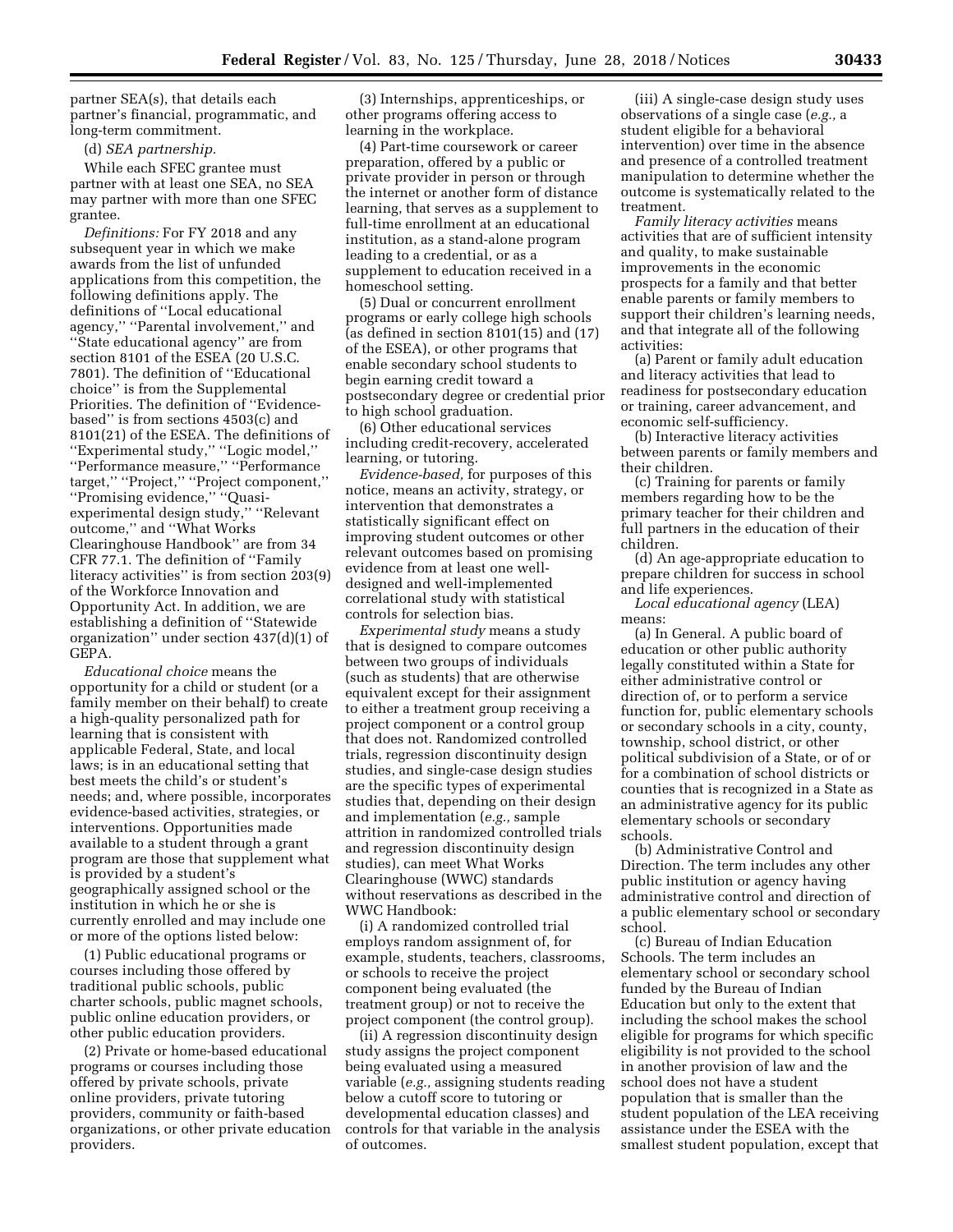the school shall not be subject to the jurisdiction of any SEA other than the Bureau of Indian Education.

(d) Educational Service Agencies. The term includes educational service agencies and consortia of those agencies.

(e) State educational agency. The term includes the SEA in a State in which the SEA is the sole educational agency for all public schools.

*Logic model* (also referred to as theory of action) means a reasonable conceptual framework that identifies key components of the proposed project (*i.e.,* the active ''ingredients'' that are hypothesized to be critical to achieving the relevant outcomes) and describes the theoretical and operational relationships among the key project components and relevant outcomes.

*Parental involvement* means the participation of parents in regular, twoway, and meaningful communication involving student academic learning and other school activities, including ensuring—

(A) That parents play an integral role in assisting their child's learning;

(B) That parents are encouraged to be actively involved in their child's education at school;

(C) That parents are full partners in their child's education and are included, as appropriate, in decisionmaking and on advisory committees to assist in the education of their child; and

(D) The carrying out of other activities, such as those described in section 1116 of the ESEA.

*Performance measure* means any quantitative indicator, statistic, or metric used to gauge program or project performance.

*Performance target* means a level of performance that an applicant would seek to meet during the course of a project or as a result of a project.

*Project* means the activity described in the application.

*Project component* means an activity, strategy, intervention, process, product, practice, or policy included in a project. Evidence may pertain to an individual project component or to a combination of project components (*e.g.,* training teachers on instructional practices for English learners and follow-on coaching for these teachers).

*Promising evidence* means that there is evidence of the effectiveness of a key project component in improving a relevant outcome, based on a relevant finding from one of the following:

(a) A practice guide prepared by WWC reporting a ''strong evidence base'' or ''moderate evidence base'' for the corresponding practice guide recommendation;

(b) An intervention report prepared by the WWC reporting a ''positive effect'' or ''potentially positive effect'' on a relevant outcome with no reporting of a ''negative effect'' or ''potentially negative effect'' on a relevant outcome; or

(c) A single study assessed by the Department, as appropriate, that—

(i) Is an experimental study, a quasiexperimental design study, or a welldesigned and well-implemented correlational study with statistical controls for selection bias (*e.g.,* a study using regression methods to account for differences between a treatment group and a comparison group); and

(ii) Includes at least one statistically significant and positive (*i.e.,* favorable) effect on a relevant outcome.

*Quasi-experimental design study*  means a study using a design that attempts to approximate an experimental study by identifying a comparison group that is similar to the treatment group in important respects. This type of study, depending on design and implementation (*e.g.,* establishment of baseline equivalence of the groups being compared), can meet WWC standards with reservations, but cannot meet WWC standards without reservations, as described in the WWC Handbook.

*Relevant outcome* means the student outcome(s) or other outcomes(s) the key project component is designed to improve, consistent with the specific goals of the program.

*State educational agency* (SEA) means the agency primarily responsible for the State supervision of public elementary schools and secondary schools.

*Statewide organization* means a public or private organization that—

(1) Provides family engagement support or services;

(2) Demonstrates capacity to provide such support or services statewide to all States participating in its proposed project; and

(3) Is not an SEA or LEA.

*What Works Clearinghouse Handbook*  (WWC Handbook) means the standards and procedures set forth in the WWC Procedures and Standards Handbook, Version 3.0 or Version 2.1 (incorporated by reference, see 34 CFR 77.2). Study findings eligible for review under WWC standards can meet WWC standards without reservations, meet WWC standards with reservations, or not meet WWC standards. WWC practice guides and intervention reports include findings from systematic reviews of

evidence as described in the Handbook documentation.

*Waiver of Proposed Rulemaking:*  Under the Administrative Procedure Act (5 U.S.C. 553) the Department generally offers interested parties the opportunity to comment on proposed definitions and other requirements. Section 437(d)(1) of GEPA, however, allows the Secretary to exempt from rulemaking requirements regulations governing the first grant competition under a new or substantially revised program authority. This is the first grant competition for this program under sections 4501–4506 of the ESEA, as amended by the Every Student Succeeds Act, and, therefore, qualifies for this exemption. In order to ensure timely grant awards, the Secretary has decided to forgo public comment on the priorities, requirements and definitions under section 437(d)(1) of GEPA. These definitions and requirements will apply to the FY 2018 grant competition and any subsequent year in which we make awards from the list of unfunded applications from this competition.

*Program Authority:* Sections 4501– 4506 of the ESEA (20 U.S.C. 7241–46).

*Applicable Regulations:* (a) The Education Department General Administrative Regulations in 34 CFR parts 75, 77, 79, 81, 82, 84, 86, 97, 98, and 99. (b) The Office of Management and Budget Guidelines to Agencies on Governmentwide Debarment and Suspension (Nonprocurement) in 2 CFR part 180, as adopted and amended as regulations of the Department in 2 CFR part 3485. (c) The Uniform Administrative Requirements, Cost Principles, and Audit Requirements for Federal Awards in 2 CFR part 200, as adopted and amended as regulations of the Department in 2 CFR part 3474. (d) The Supplemental Priorities.

#### **II. Award Information**

*Type of Award:* Discretionary grants. *Estimated Available Funds:*  \$9,700,000.

Contingent upon the availability of funds and the quality of applications, we may make additional awards in subsequent years from the list of unfunded applications from this competition.

*Estimated Range of Awards:* 

\$500,000–\$1,000,000 per project year. *Maximum Award:* We will not make

an award exceeding \$1,000,000 for a single project year.

*Estimated Number of Awards:* 10.

**Note:** The Department is not bound by any estimates in this notice.

*Project Period:* Up to 60 months. Continued funding of a grant under this competition after the third year will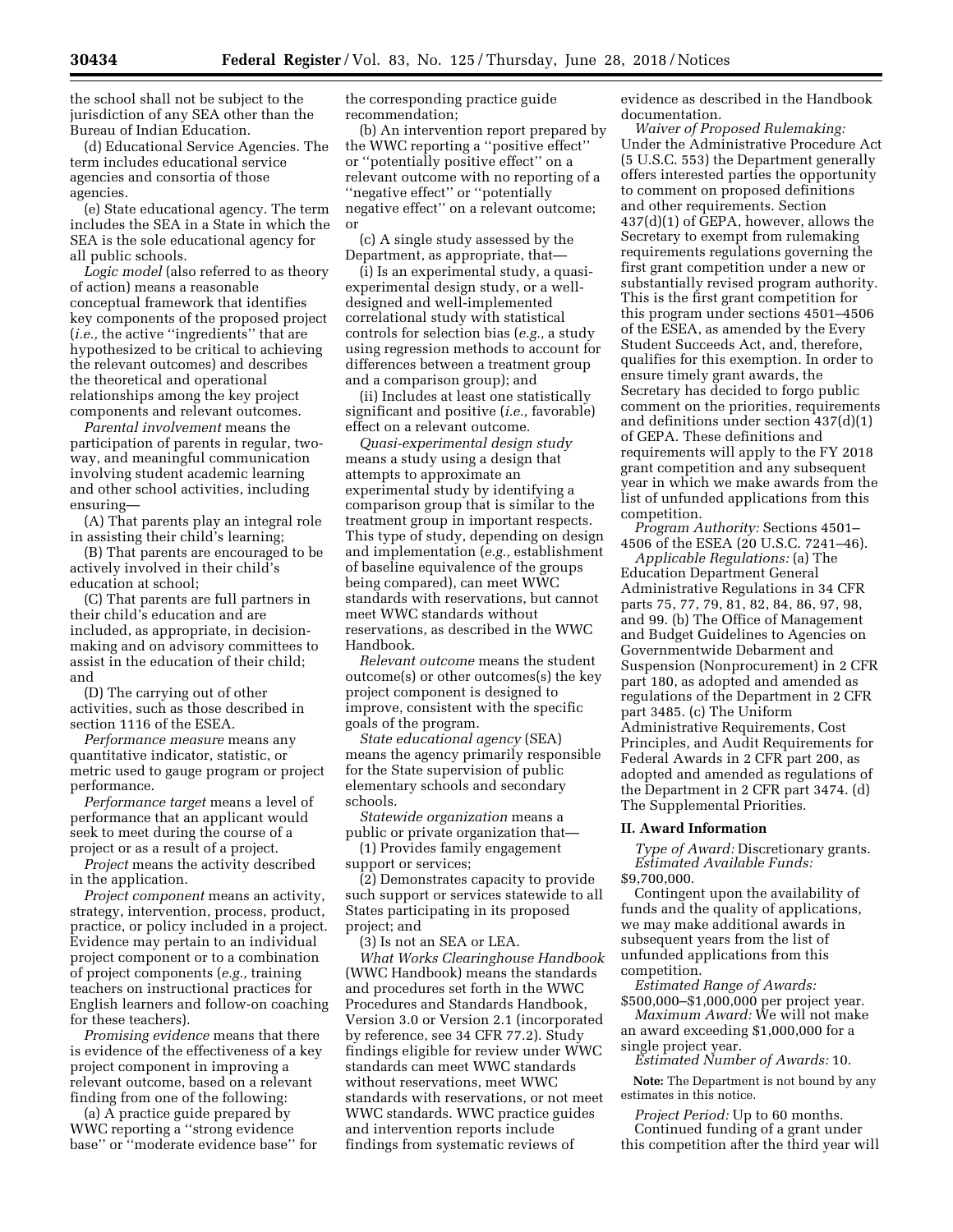be contingent on the grantee's progress toward meeting the performance measures and targets identified in the application.

# **III. Eligibility Information**

1. *Eligible Applicants:* Statewide organizations (or consortia of such organizations) in partnership with at least one SEA.

2. *Cost Sharing or Matching:* ESEA section 4502(c) requires that each grantee contribute non-Federal resources, which may be in cash or inkind, towards its project for each fiscal year after the first fiscal year in which the project is funded by the Department. We are establishing a program requirement under section 437(d)(1) of GEPA that a grantee must obtain matching funds or in-kind donations equal to at least 15 percent of its grant award in project years two through five. Applicants must include a budget showing their matching contributions on an annual basis relative to the annual budget amount of SFEC grant funds in years two through five.

3. *Subgrantees:* A grantee under this competition may not award subgrants to entities to directly carry out project activities described in its application.

### **IV. Application and Submission Information**

1. *Application Submission Instructions:* For information on how to submit an application please refer to our Common Instructions for Applicants to Department of Education Discretionary Grant Programs, published in the **Federal Register** on February 12, 2018 (83 FR 6003), and available at *[www.gpo.gov/fdsys/pkg/FR-2018-02-12/](http://www.gpo.gov/fdsys/pkg/FR-2018-02-12/pdf/2018-02558.pdf) [pdf/2018-02558.pdf.](http://www.gpo.gov/fdsys/pkg/FR-2018-02-12/pdf/2018-02558.pdf)* 

2. *Submission of Proprietary Information:* Given the types of projects that may be proposed in applications for SFEC, your application may include business information that you consider proprietary. In 34 CFR 5.11 we define ''business information'' and describe the process we use in determining whether any of that information is proprietary and, thus, protected from disclosure under Exemption 4 of the Freedom of Information Act (5 U.S.C. 552, as amended).

Because we plan to make all successful applications available to the public, you may wish to request confidentiality of business information.

Consistent with Executive Order 12600, please designate in your application any information that you believe is exempt from disclosure under Exemption 4. In the appropriate Appendix section of your application, under ''Other Attachments Form,''

please list the page number or numbers on which we can find this information. For additional information please see 34 CFR 5.11(c).

3. *Intergovernmental Review:* This program is subject to Executive Order 12372 and the regulations in 34 CFR part 79. However, under 34 CFR 79.8(a), we waive intergovernmental review in order to make awards by the end of FY 2018.

4. *Funding Restrictions:* We reference regulations outlining funding restrictions in the *Applicable Regulations* section of this notice.

5. *Recommended Page Limit:* The application narrative (Part III of the application) is where you, the applicant, address the selection criteria that reviewers use to evaluate your application. We recommend that you (1) limit the application narrative to no more than 40 pages and (2) use the following standards:

• A ''page'' is 8.5″ x 11″, on one side only, with 1″ margins at the top, bottom, and both sides.

• Double space (no more than three lines per vertical inch) all text in the application narrative, including titles, headings, footnotes, quotations, references, and captions, as well as all text in charts, tables, figures, and graphs.

• Use a font that is either 12 point or larger or no smaller than 10 pitch (characters per inch).

• Use one of the following fonts: Times New Roman, Courier, Courier New, or Arial.

The recommended page limit does not apply to Part I, the cover sheet; Part II, the budget section, including the narrative budget justification; Part IV, the assurances and certifications; or the one-page abstract, the resumes, the bibliography, the preliminary MOU, the logic model, or the letters of support. However, the recommended page limit does apply to all of the application narrative.

6. *Notice of Intent to Apply:* The Department will be able to develop a more efficient process for reviewing grant applications if it has a better understanding of the number of entities that intend to apply for funding under this competition. Therefore, the Secretary strongly encourages each potential applicant to notify the Department of the applicant's intent to submit an application for funding by sending a short email message indicating the applicant's intent to submit an application for funding. The email need not include information regarding the content of the proposed application, only the applicant's intent to submit it. This email notification

should be sent to *[SFEC@ed.gov](mailto:SFEC@ed.gov)* with ''INTENT TO APPLY'' in the subject line by July 13, 2018. Applicants that do not notify us of their intent to apply may still apply for funding.

## **V. Application Review Information**

1. *Selection Criteria:* The selection criteria for this competition are from 34 CFR 75.210. The maximum score for all of the selection criteria is 100 points. The maximum score for each criterion is included in parentheses following the title of the specific selection criterion. Each criterion also includes the factors that reviewers will consider in determining the extent to which an applicant meets the criterion.

Points awarded under these selection criteria are in addition to any points an applicant earns under the competitive preference priorities in this notice.

The selection criteria are as follows: A. *Quality of the Project Design* (up to 30 points).

The Secretary considers the quality of the design of the proposed project. In determining the quality of the design of the proposed project, the Secretary considers—

(1) The extent to which there is a conceptual framework underlying the proposed research or demonstration activities and the quality of that framework.

(2) The extent to which the services to be provided by the proposed project reflect up-to-date knowledge from research and effective practice.

(3) The extent to which the proposed project is designed to build capacity and yield results that will extend beyond the period of Federal financial assistance.

B. *Quality of the Management Plan and Project Personnel* (up to 20 points).

The Secretary considers the quality of the services to be provided by the proposed project. In determining the quality of project personnel, the Secretary considers the extent to which the applicant encourages applications for employment from persons who are members of groups that have traditionally been underrepresented based on race, color, national origin, gender, age, or disability.

In addition, in determining the quality of the management plan and project personnel, the Secretary considers—

(1) How the applicant will ensure that a diversity of perspectives are brought to bear in the operation of the proposed project, including those of parents, teachers, the business community, a variety of disciplinary and professional fields, recipients or beneficiaries of services, or others, as appropriate.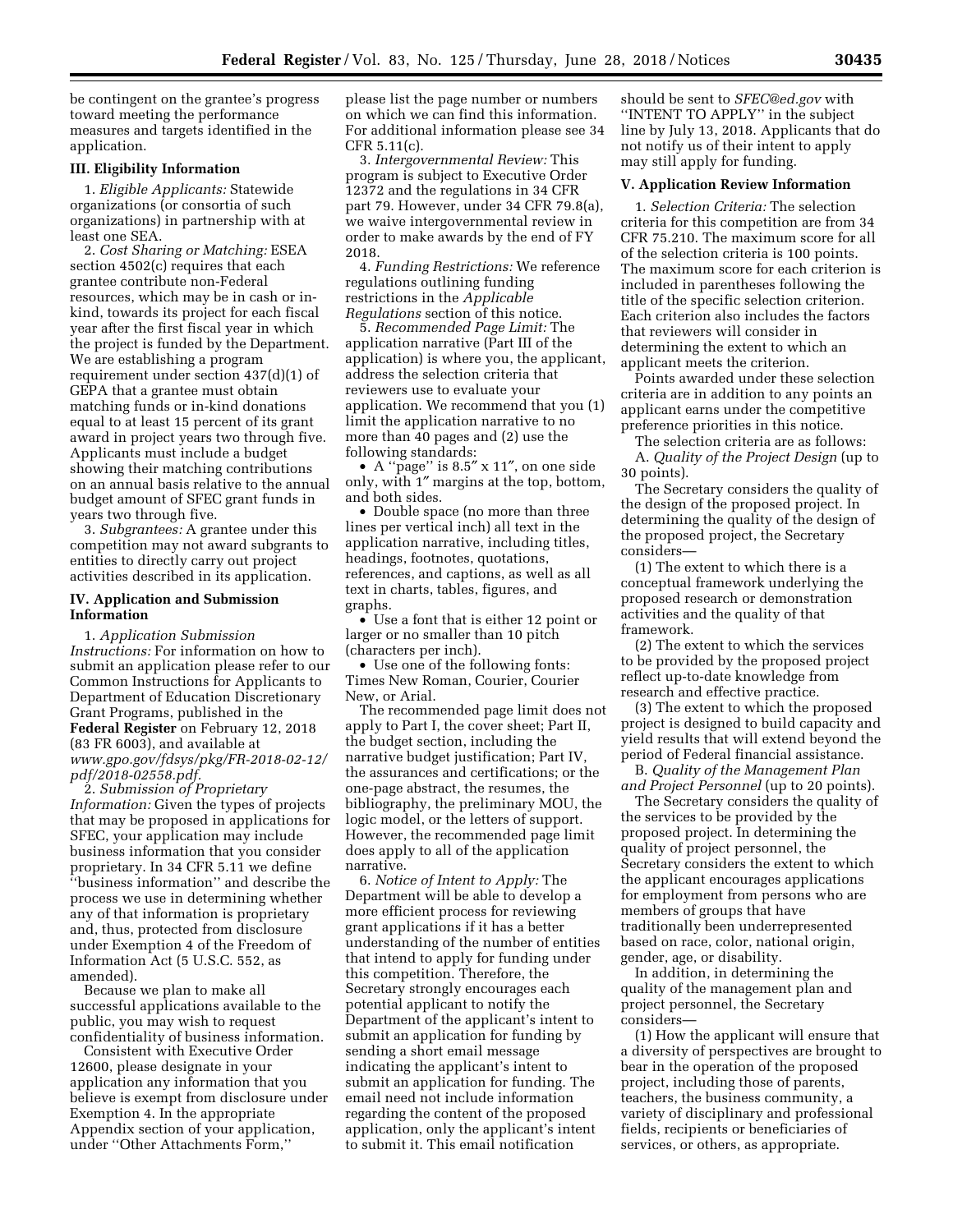(2) The extent to which the services to be provided by the proposed project involve the collaboration of appropriate partners for maximizing the effectiveness of project services.

(3) The adequacy of the management plan to achieve the objectives of the proposed project on time and within budget, including clearly defined responsibilities, timelines, and milestones for accomplishing project tasks.

(4) The qualifications, including relevant training and experience, of key project personnel.

C. *Adequacy of Resources* (up to 20 points).

The Secretary considers the adequacy of resources for the proposed project. In determining the adequacy of resources for the proposed project, the Secretary considers—

(1) The relevance and demonstrated commitment of each partner in the proposed project to the implementation and success of the project.

(2) The extent to which the costs are reasonable in relation to the objectives, design, and potential significance of the proposed project.

(3) The extent to which the costs are reasonable in relation to the number of persons to be served and the anticipated results and benefits.

D. *Quality of the Project Evaluation*  (up to 30 points).

The Secretary considers the quality of the evaluation to be conducted of the proposed project. In determining the quality of the evaluation, the Secretary considers—

(1) The extent to which the methods of evaluation include the use of objective performance measures that are clearly related to the intended outcomes of the project and will produce quantitative and qualitative data to the extent possible.

(2) The extent to which the evaluation will provide performance feedback and permit periodic assessment of progress toward achieving intended outcomes.

(3) The extent to which methods of evaluation will, if well-implemented, produce promising evidence (as defined in 34 CFR 77.1(c)) about the project's effectiveness.

2. *Review and Selection Process:* We remind potential applicants that in reviewing applications in any discretionary grant competition, the Secretary may consider, under 34 CFR 75.217(d)(3), the past performance of the applicant in carrying out a previous award, such as the applicant's use of funds, achievement of project objectives, and compliance with grant conditions. The Secretary may also consider whether the applicant failed to

submit a timely performance report or submitted a report of unacceptable quality.

In addition, in making a competitive grant award, the Secretary requires various assurances, including those applicable to Federal civil rights laws that prohibit discrimination in programs or activities receiving Federal financial assistance from the Department (34 CFR 100.4, 104.5, 106.4, 108.8, and 110.23).

Additionally, as stated in Program Requirement (d), no SEA may partner with more than one SFEC grantee. We will review applications scoring within the funding range to ensure that SEAs are represented on only one funded application. If changes are necessary to a highly ranked applicant's proposed SEA partners, such changes may constitute a change in the scope and objectives of the grant, which may result in an application not being selected for funding.

3. *Risk Assessment and Specific Conditions:* Consistent with 2 CFR 200.205, before awarding grants under this competition the Department conducts a review of the risks posed by applicants. Under 2 CFR 3474.10, the Secretary may impose specific conditions and, in appropriate circumstances, high-risk conditions on a grant if the applicant or grantee is not financially stable; has a history of unsatisfactory performance; has a financial or other management system that does not meet the standards in 2 CFR part 200, subpart D; has not fulfilled the conditions of a prior grant; or is otherwise not responsible.

4. *Integrity and Performance System:*  If you are selected under this competition to receive an award that over the course of the project period may exceed the simplified acquisition threshold (currently \$150,000), under 2 CFR 200.205(a)(2), we must make a judgment about your integrity, business ethics, and record of performance under Federal awards—that is, the risk posed by you as an applicant—before we make an award. In doing so, we must consider any information about you that is in the integrity and performance system (currently referred to as the Federal Awardee Performance and Integrity Information System (FAPIIS)), accessible through the System for Award Management. You may review and comment on any information about yourself that a Federal agency previously entered and that is currently in FAPIIS.

Please note that, if the total value of your currently active grants, cooperative agreements, and procurement contracts from the Federal Government exceeds \$10,000,000, the reporting requirements

in 2 CFR part 200, Appendix XII, require you to report certain integrity information to FAPIIS semiannually. Please review the requirements in 2 CFR part 200, Appendix XII, if this grant plus all the other Federal funds you receive exceed \$10,000,000.

#### **VI. Award Administration Information**

1. *Award Notices:* If your application is successful, we notify your U.S. Representative and U.S. Senators and send you a Grant Award Notification (GAN); or we may send you an email containing a link to access an electronic version of your GAN. We may notify you informally, also.

If your application is not evaluated or not selected for funding, we notify you.

2. *Administrative and National Policy Requirements:* We identify administrative and national policy requirements in the application package and reference these and other requirements in the *Applicable Regulations* section of this notice.

We reference the regulations outlining the terms and conditions of an award in the *Applicable Regulations* section of this notice and include these and other specific conditions in the GAN. The GAN also incorporates your approved application as part of your binding commitments under the grant.

3. *Open Licensing Requirements:*  Unless an exception applies, if you are awarded a grant under this competition, you will be required to openly license to the public grant deliverables created in whole, or in part, with Department grant funds. When the deliverable consists of modifications to pre-existing works, the license extends only to those modifications that can be separately identified and only to the extent that open licensing is permitted under the terms of any licenses or other legal restrictions on the use of pre-existing works. Additionally, a grantee or subgrantee that is awarded competitive grant funds must have a plan to disseminate these public grant deliverables. This dissemination plan can be developed and submitted after your application has been reviewed and selected for funding. For additional information on the open licensing requirements please refer to 2 CFR 3474.20.

4. *Reporting:* (a) If you apply for a grant under this competition, you must ensure that you have in place the necessary processes and systems to comply with the reporting requirements in 2 CFR part 170 should you receive funding under the competition. This does not apply if you have an exception under 2 CFR 170.110(b).